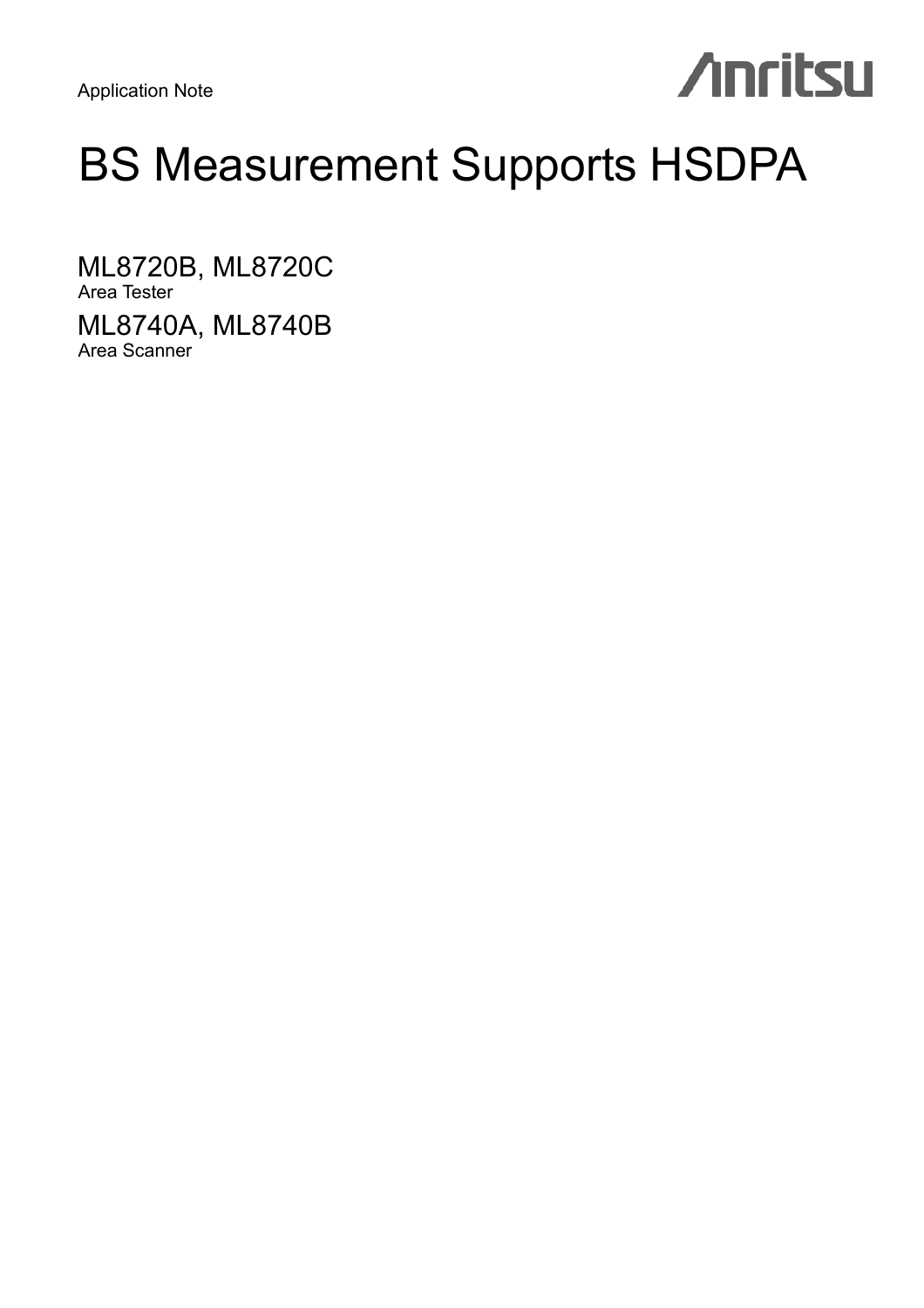| ML8720B, ML8720C Area Tester<br>ML8740A, ML8740B Area Scanner<br><b>BS Measurement Supports HSDPA</b> |                                                 |                 |  |
|-------------------------------------------------------------------------------------------------------|-------------------------------------------------|-----------------|--|
|                                                                                                       |                                                 |                 |  |
|                                                                                                       | <b>Anritsu Corporation</b><br><b>March 2006</b> |                 |  |
|                                                                                                       |                                                 |                 |  |
| Discover What's Possible™<br>ML8720BC/8740AB-E-F-1                                                    | Slide 1                                         | <b>Anritall</b> |  |

| <b>HSDPA Outline</b> (High Speed Downlink Packet Access)                                        |                                                                                |                |  |  |
|-------------------------------------------------------------------------------------------------|--------------------------------------------------------------------------------|----------------|--|--|
| 1. The HSDPA standard uses Release5. When Release5 replaced                                     |                                                                                |                |  |  |
|                                                                                                 | Release99/Release4, one transport channel and three physical channels          |                |  |  |
| described below were added.                                                                     |                                                                                |                |  |  |
|                                                                                                 | HS-DSCH: High Speed Downlink Shared Channel (transport channel on HS-PDSCH)    |                |  |  |
| HS-PDSCH: High Speed Physical Downlink Shared Channel (Shared between QPSK/16QAM, multiple UEs) |                                                                                |                |  |  |
| HS-SCCH: Shared Control Physical Channel for HS-DSCH (modulation scheme, H-ARQ information)     |                                                                                |                |  |  |
|                                                                                                 | HS-DPCCH: Dedicated Physical Control Channel (Notify of CQI to Uplink, Node-B) |                |  |  |
| *H-ARQ: Hybrid Automatic Report reQuest                                                         |                                                                                |                |  |  |
| <i>*CQI: Channel Quality Indicator</i>                                                          |                                                                                |                |  |  |
| 2. The modulation method or transmission rate changes drastically according to                  |                                                                                |                |  |  |
|                                                                                                 | the radio-wave environment of the transmission path. The maximum               |                |  |  |
|                                                                                                 | transmission rate is 14.4 Mbps (non-guaranteed) using 16QAM.                   |                |  |  |
| 3. Backward compatibility with Release99/Release4 function ensures coexistence                  |                                                                                |                |  |  |
| with Release 99 in the same carrier frequency.                                                  |                                                                                |                |  |  |
|                                                                                                 |                                                                                |                |  |  |
|                                                                                                 |                                                                                |                |  |  |
|                                                                                                 |                                                                                |                |  |  |
| Discover What's Possible™                                                                       | Slide 2                                                                        | <b>Anritsu</b> |  |  |
| ML8720BC/8740AB-E-F-1                                                                           |                                                                                |                |  |  |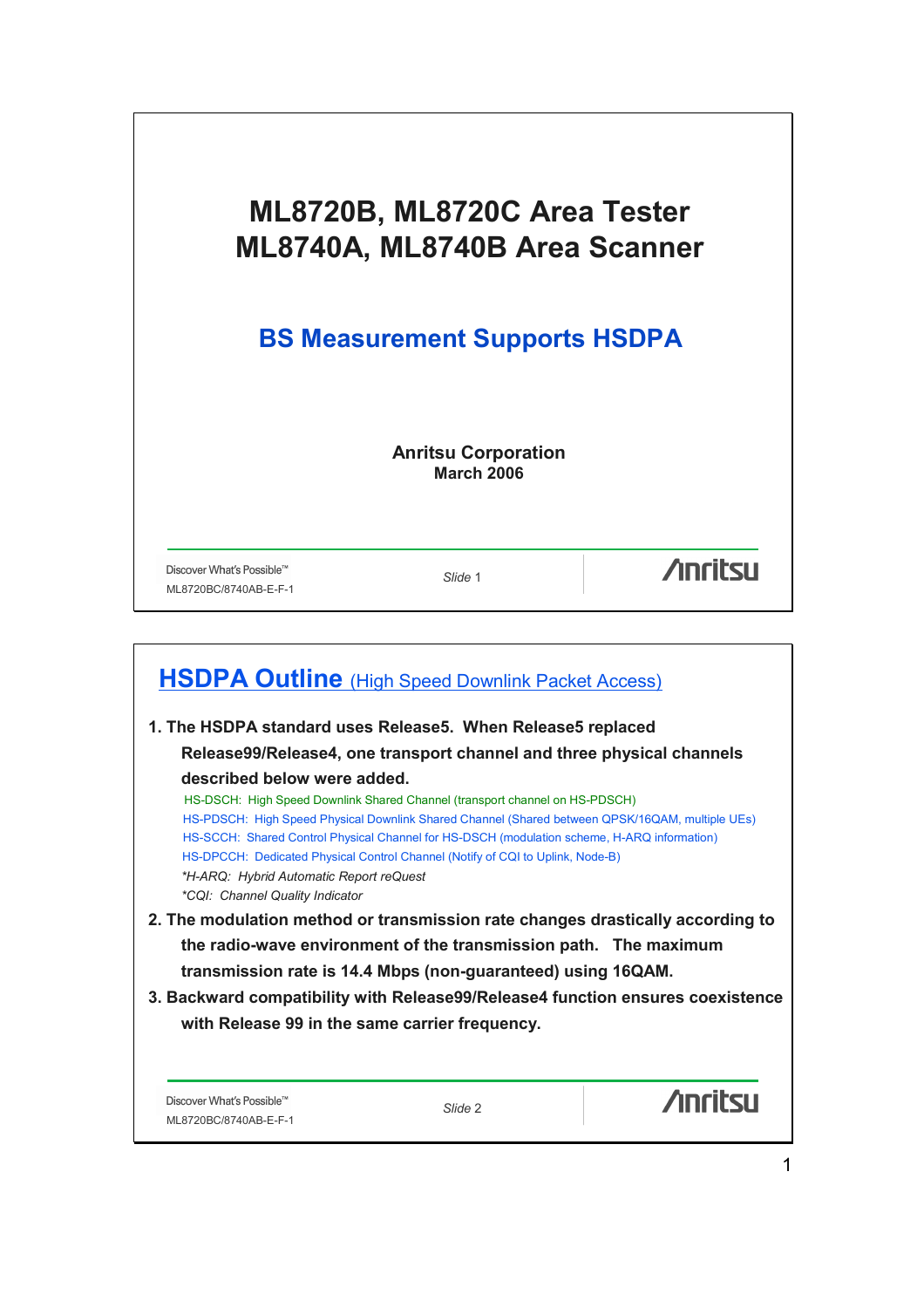| <b>CQI</b> (Channel Quality Indicator)                                                                                                                                                                                                             |           |  |  |  |  |
|----------------------------------------------------------------------------------------------------------------------------------------------------------------------------------------------------------------------------------------------------|-----------|--|--|--|--|
| The modulation method and bit rate are determined (set) based on                                                                                                                                                                                   |           |  |  |  |  |
| the CQI reported every 2 minutes by the UE to Node-B.<br>Note: Even when the transmission quality is good, the bit rate will not be higher when the<br>capacity is low due to too many users, etc.<br><b>COI</b><br>Control information, user data |           |  |  |  |  |
| <b>Uplink</b><br><b>HS-DPCH</b>                                                                                                                                                                                                                    |           |  |  |  |  |
| <b>Downlink</b><br><b>HS-SCCH</b>                                                                                                                                                                                                                  |           |  |  |  |  |
| <b>HS-DSCH</b>                                                                                                                                                                                                                                     | User data |  |  |  |  |
| CQI is determined (set) based on the P-CPICH (Primary Common Pilot Channel)<br>reception quality. (EFRI, which should achieve 30 BLER<10%, is indicated by a<br>value from 1 to 30).                                                               |           |  |  |  |  |
| Discover What's Possible™<br>ML8720BC/8740AB-E-F-1                                                                                                                                                                                                 | Slide 3   |  |  |  |  |

# **Reception Channels Supported by ML8720/ML8740 Series**

### **1. P-CPICH, S-CPICH**

### **2. P-SCH, S-SCH**

**No change is made by replacement of Release99/Release4 with Release5, so existing measurements can be made using the ML8720/ML8740 series.**

### **3. P-CCPCH (Receive in BCH demodulation)**

**No change is made by replacement of Release99/Release4 with Release5, so BCH/BCCH modulation is unaffected.**

#### **4. BCH, BCCH**

**Some part(s) of the SIB (**System Information Block**) is (are) changed by replacement of Release99/Release4 with Release5. (\*Adds information not related directly to HSDPA)**

**Additional information-to-text conversion can also be performed by applying the Release5 definition file. Moreover, SIB content using the same format as Release99 can be converted to text with the existing definition file even at Release5 SIB measurement.**

Discover What's Possible™ ML8720BC/8740AB-E-F-1

*Slide* 4

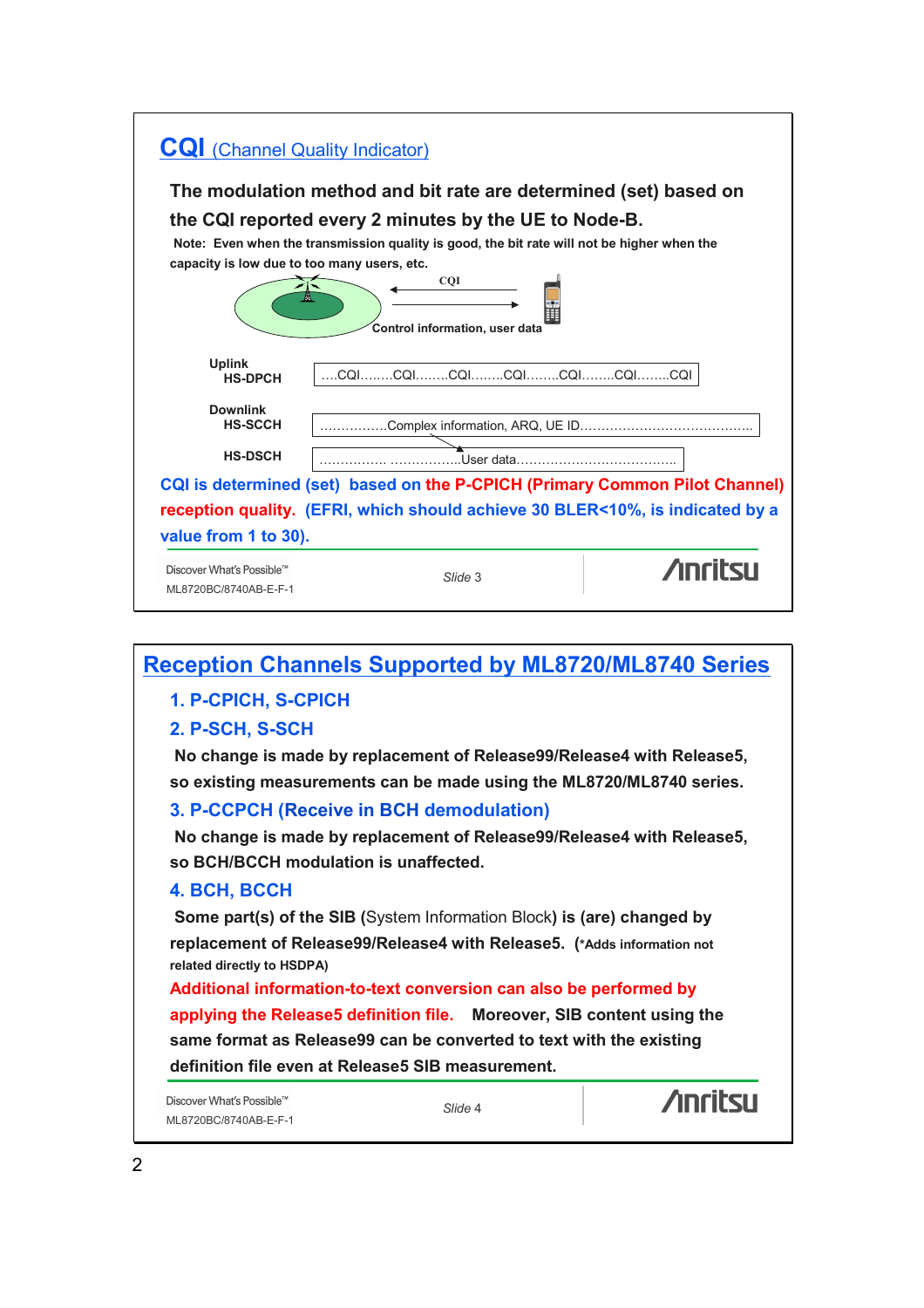# **ML8720/ML8740 HSDPA Measurement Supports BS**

**Cell optimization is still indicated by measuring the P-CPICH reception quality even when Node-B supports HSDPA (same as UE). However, because HSDPA requires BLER minimization, the interference wave condition influencing the error rate must be fully understood. Therefore, both the P-CPICH receive power RSCP and the Ec/No or SIR value must be determined.** 

**Since the ML8720/ML8740 can measure SIR with high accuracy even when there is a lot of interference or fading, it is a useful tool for mapping highspeed communication zones.**

#### **Question:**

**Is downlink channel measurement (HS-PDSCH, HS-SCCH) added by HSDPA necessary? Answer:**

**HS-PDSCH is the data channel and is largely influenced by user conditions, so quantitative measurement cannot be made. HS-SCCH is the control channel and power measurement is the same as evaluation using P-CPICH output with a constant power.**

Discover What's Possible™ ML8720BC/8740AB-E-F-1

*Slide* 5